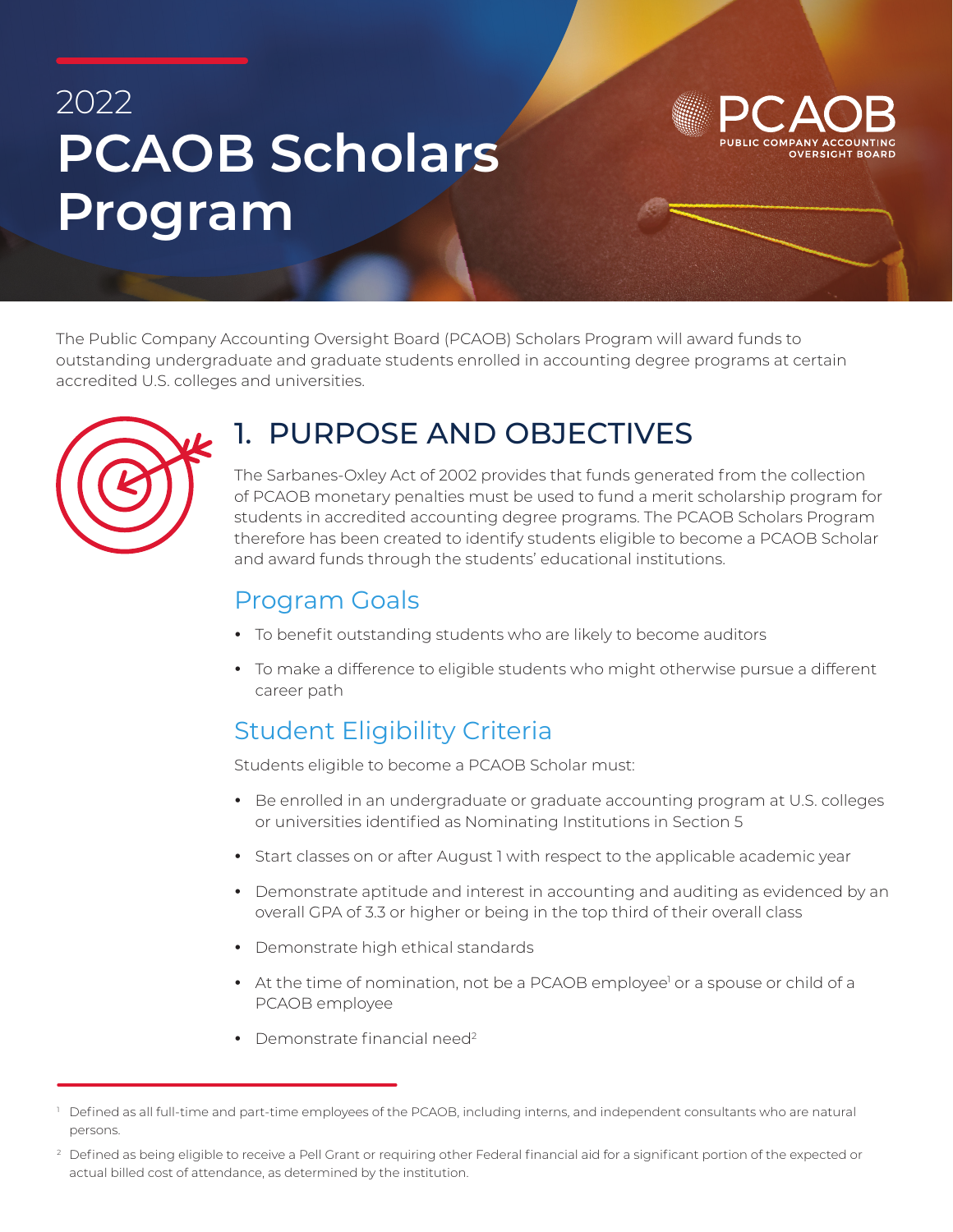The PCAOB Scholars Program is merit-based, but the PCAOB encourages educational institutions to give special consideration to nominating students from populations that have been historically underrepresented in the accounting profession.



## 2. SOURCE OF FUNDS AND DETERMINATION OF AGGREGATE MERIT AWARD

The penalty account balance appropriated by Congress as of September 30, adjusted for funds previously returned to the PCAOB and rounded down to the nearest \$10,000, will be considered the amount of funds available for the next academic year. The Aggregate Merit Award for each academic year will be calculated based on the total number of awards to students in Nominating Institutions from Groups 1, 2, and 3, as well as the number of awards intended for community college transfer students, multiplied by \$10,000 (the amount of each individual scholarship award). The Aggregate Merit Award cannot exceed the amount of funds available.

## 3. OVERVIEW OF THE PROGRAM

To achieve the stated goals of the program in an effective and efficient manner, the Board will hire an Administrator to assist with program management and execution.<sup>3</sup> Eligible Institutions who are selected as Nominating Institutions pursuant to Section 5A will be invited to nominate one student using the Board's eligibility criteria described in Section 1. Institutions who are selected as eligible Nominating Institutions pursuant to both Section 5A and Section 5B (Community College Transfer Student Pilot Program) will be invited to nominate a second student using the criteria described in Section 1. Each institution will be required to provide written representation that the selection of the Nominated Student(s) adhered to the Board's eligibility criteria in order for the nomination to be accepted.

PCAOB scholarships are one-time awards and may be applied to the following qualified educational expenses:

- Tuition and fees required for enrollment or attendance at the institution
- Fees, books, supplies, and equipment required for courses at the institution (Note: these items must be required of all students in a given course)

The funds may NOT be applied to room and board, travel, research, or optional equipment and other expenses that are not required for enrollment or attendance.



## 4. IDENTIFICATION OF ELIGIBLE INSTITUTIONS

With the exception of certain Group 3 institutions discussed below, all U.S. colleges and universities that 1) are regionally accredited, 2) are accredited by the Association to Advance Collegiate Schools of Business (AACSB) with respect to accounting or business programs, and 3) which report conferral of bachelor's or master's degrees in accounting, will be considered Eligible Institutions and stratified in three groups. Certain regionally accredited institutions without AACSB accreditation may be considered Eligible Institutions in Group 3 as defined in Section 5.

<sup>&</sup>lt;sup>3</sup> Funds authorized by Congress for disbursement have been placed in an interest-bearing account. Interest accrued on the balance will be used to pay some or all of the cost of the third party administrator.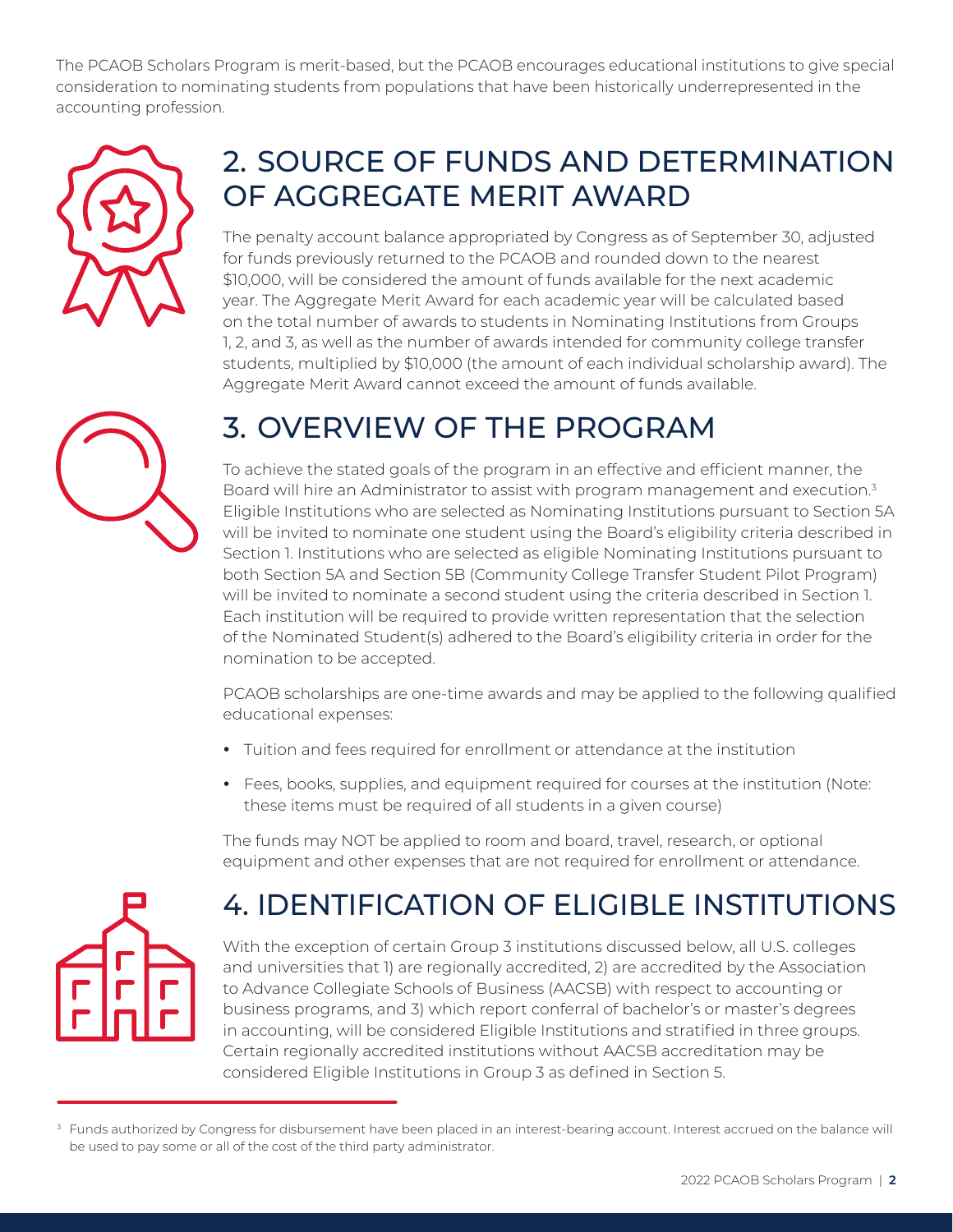

## 5. METHOD OF SELECTING NOMINATING INSTITUTIONS

The PCAOB has awarded scholarships for each academic year, beginning with the 2011- 2012 academic year. Subject to availability of funds, Eligible Institutions who meet the criteria for Section 5A, described below, will be considered Nominating Institutions and will be invited to submit a nomination.

#### Section 5A (4-Year Institution Student Program)

Institutions identified as Nominating Institutions in the following groups will have the opportunity to each nominate a single student for the award.

- **Group 1** will include all regionally accredited institutions with AACSB-accredited accounting programs which reported conferral of accounting degrees to the Integrated Postsecondary Education Data System (IPEDS) (described at the end of Section 5).
- **Group 2** will include the top 50 regionally accredited institutions (and ties) with AACSB-accredited business (but not accounting) programs, as determined by the total number of undergraduate and graduate accounting degrees conferred in the most recent five years for which data is available (as reported in IPEDS).
- **Group 3** will include the largest regionally accredited and AACSB-accredited accounting degree-granting institution for each state not represented in Groups 1 and 2, or the largest regionally accredited accounting degree granting institution if a state has no AACSB-accredited institution, as determined by the total number of undergraduate and graduate accounting degrees conferred in the most recent five years for which data is available (as reported in IPEDS).
	- o *Selection of Alternate Nominating Institutions:* In the event institutions selected in the above groups do not respond to communications from the PCAOB or its vendor, decline to participate, or fail to meet stated deadlines, alternates may be selected. Alternates will be the largest regionally and AACSB-accredited institutions not already included in Groups 2 or 3.

#### Section 5B (Community College Transfer Student Pilot Program)

As part of an ongoing pilot program to provide scholarship funds for community college transfer students, up to 25 additional scholarships will be awarded to students who have transferred or are transferring from a community college into the accounting program at a four-year Nominating Institution as defined in Section 5A.

Nominating Institutions will consist of the 25 largest regionally and AACSB-accredited undergraduate degree granting institutions, as determined by the total number of undergraduate accounting degrees conferred in the most recent five years for which data is available (as reported in IPEDS).

Institutions selected for the pilot program are a subset of the institutions selected in section 5A and will have the ability to nominate up to two students for scholarships for the upcoming academic year. One nomination will be reserved exclusively for a transfer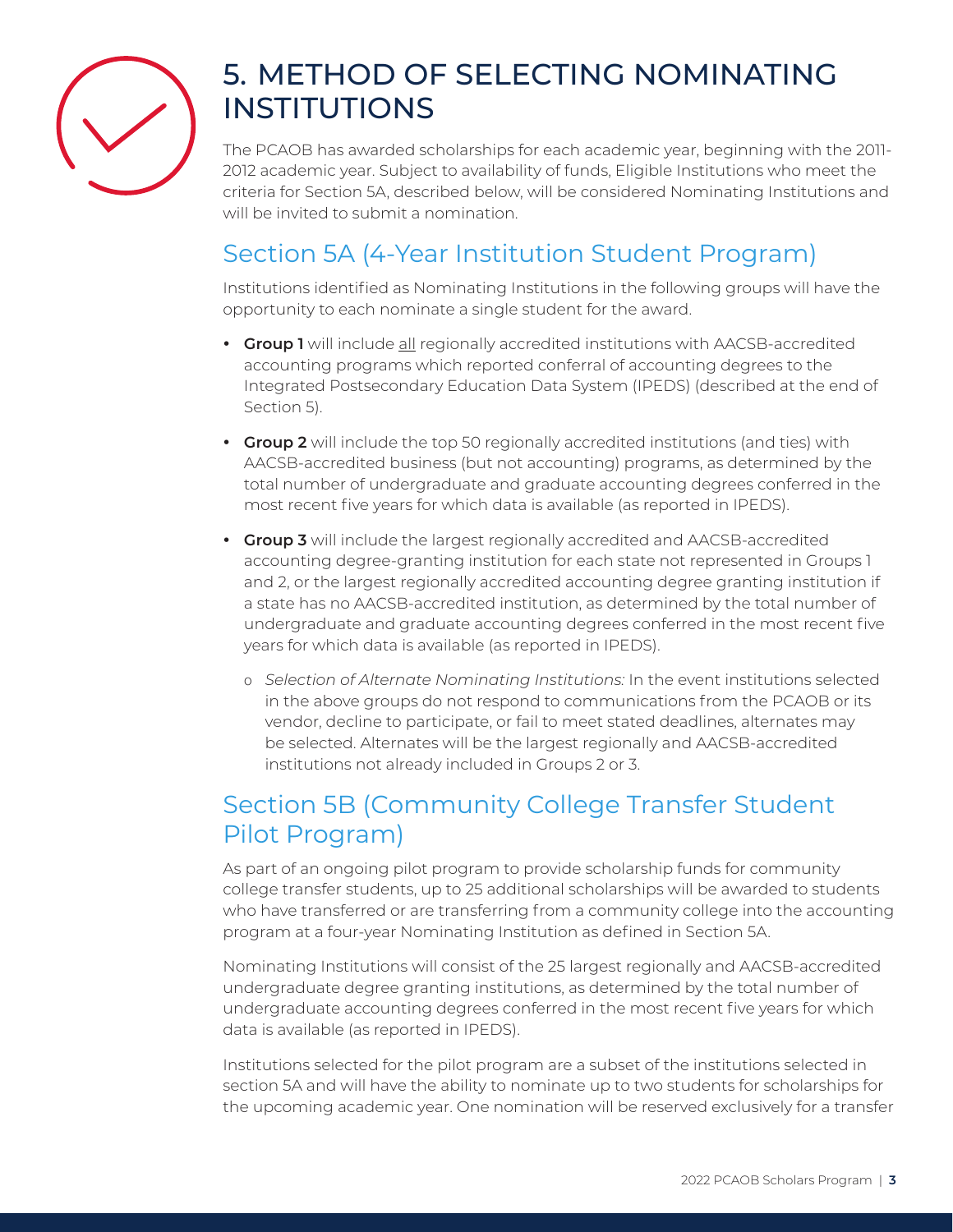student. In order to submit a Section 5B nomination, Nominating Institutions must also submit a Section 5A nomination if selected for this pilot program.

The PCAOB will work directly with each Nominating Institution to identify eligible students and complete nominations in accordance with program deadlines. Subject to availability of funds, a successful pilot would result in an expansion of the program in a manner to be developed in consultation with the Board.

Should selected institutions not respond to communications from the PCAOB or its vendor, decline to participate, or fail to meet stated deadlines, an alternate institution may be selected. Alternates will be selected in the same manner as above and contacted as necessary.

#### IPEDS

The number of undergraduate and graduate degrees in accounting awarded by individual U.S. institutions, during the most recent five academic years for which data is available, will be obtained from the [IPEDS](https://nces.ed.gov/ipeds/), a data repository maintained by the National Center for Educational Statistics of the U.S. Department of Education's (DoE) Institute of Education Sciences. Data for IPEDS are provided, on a mandatory basis, by every postsecondary institution in the U.S. that receives federal funding (including student financial aid) from the DoE, so nearly every college and university in the U.S. is included in the database. Data are updated annually by college staff and are maintained and disseminated by IPEDS staff. General business, finance, tax or related degrees will not be included if such degrees are offered separate from any accounting degrees. Groups will be updated annually to account for changes in accreditation and the number of degrees awarded.



#### 6. INVITATION PROCEDURES

The Administrator will make direct contact with the Dean of the College of Business, Chair/Director of the accounting program, prior year nominator (if applicable) and any other appropriate authority at each Nominating Institution or Alternate Nominating Institution (as identified in Section 5) to describe the PCAOB Scholars Program and determine if the institution is willing to participate. If an institution fails to respond, declines to participate, or fails to meet stated deadlines, the next confirmed participating Alternate Nominating Institution will be contacted and asked to submit a nomination. Each Nominating Institution or Alternate Nominating Institution will be required to designate a Nominating Institution Representative (Representative), who will be responsible for completing and submitting the online nomination form, and providing contact information to the Administrator.

After participation by a Nominating Institution or Alternate Nominating Institution has been confirmed, the Administrator will load the Representatives' contact information into the online system. The Administrator will send a link to the Nominating Institution Representative via email. Representatives from Alternate Nominating Institutions will be contacted only if necessary.

Representatives will also be provided with the program Bulletin of Information, which will define the eligibility criteria for student nomination along with relevant deadlines, and will require each Nominating Institution to accept responsibility for satisfying the criteria. Representatives will be asked to follow the steps listed in Section 7, Nomination Procedure, upon receipt of the link.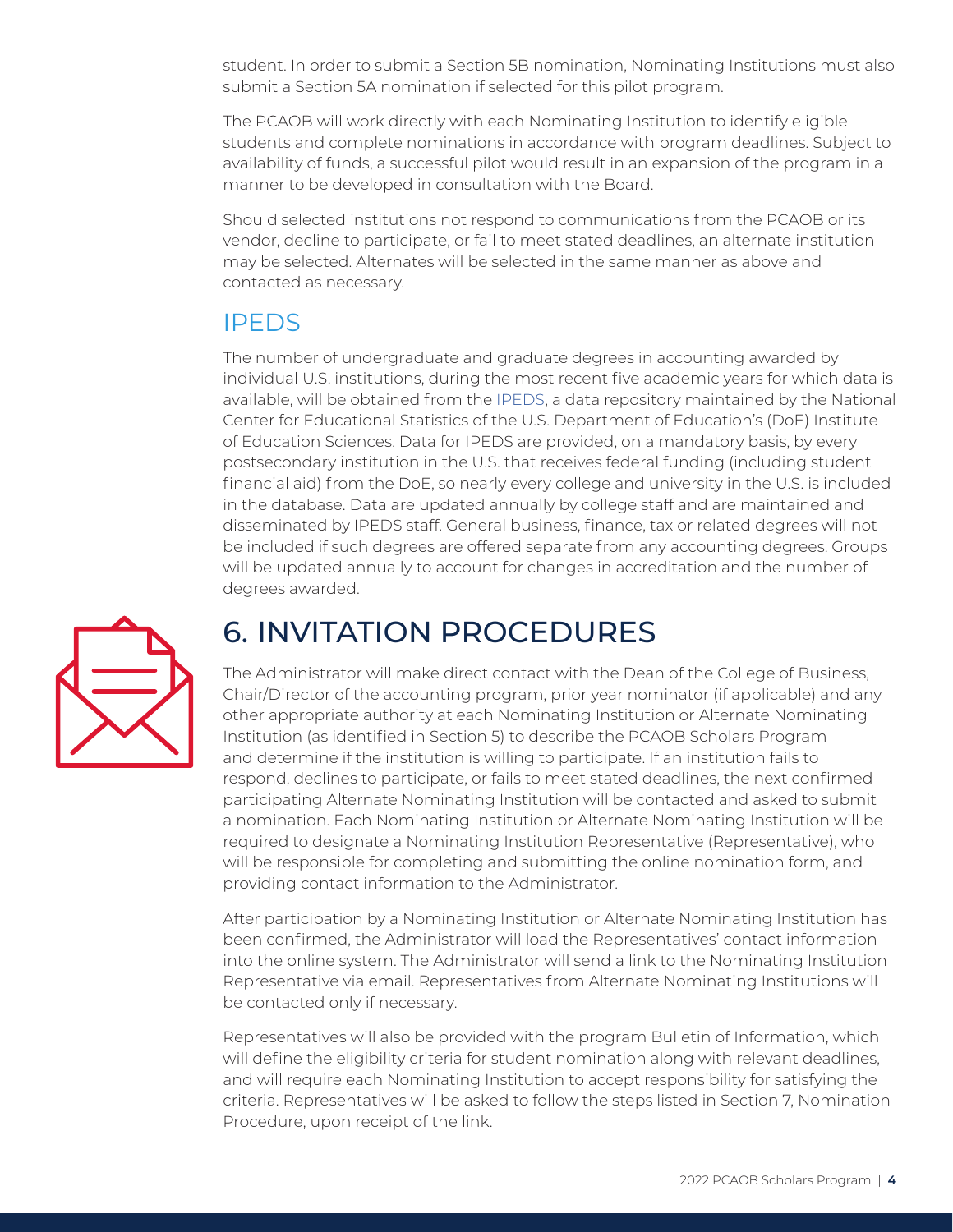



## 7. NOMINATION PROCEDURE

Using a procedure designed by the institution, student(s) will be identified to be considered for the PCAOB Scholars Program. The PCAOB will work with the Administrator to design a method for submission of nominations and communicate this process to institution nominators and nominees. By stated deadlines, nominators and nominees will provide the required information described in Section 9.

## 8. NOTIFICATION TO NOMINATING INSTITUTIONS

The following notifications will be sent to each Nominating Institution at appropriate times during the scholarship nomination process:

- Confirmation of participation and Representative information email
- Representative registration information email, containing links to the online nomination form and the Bulletin of Information
- Deadline reminder emails
- Nomination submission confirmation email
- Notification of selection (to Nominated Students and Nominating Institution Representatives).



## 9. REQUIREMENTS AND CERTIFICATION OF NOMINEES

The Representative will complete a portion of the online nomination form, which will include the following information:

- Identifying information for the Representative needed for disbursement of award funds
- y A certification section that will reiterate compliance with the PCAOB's eligibility criteria for nominating a student(s)

The certification section will require an electronic signature of the Representative, confirming that, to the best of his or her knowledge, the nominated student complies with the eligibility criteria. The Nominating Institution will also be required to certify that the Nominated Student will not be required to perform any teaching, research, or other services in exchange for receiving a scholarship from the PCAOB. Nominations cannot be submitted without the Representative's signature.

Nominees will also complete a portion of the online nomination form which will include the following information:

- Full name and contact information, including mailing address where funds can be sent
- Upload of student resume and transcript (either official or unofficial)
- A certification section that will: 1) reiterate compliance with the eligibility criteria and the permitted use of funds and 2) grant approval for the PCAOB to use the student's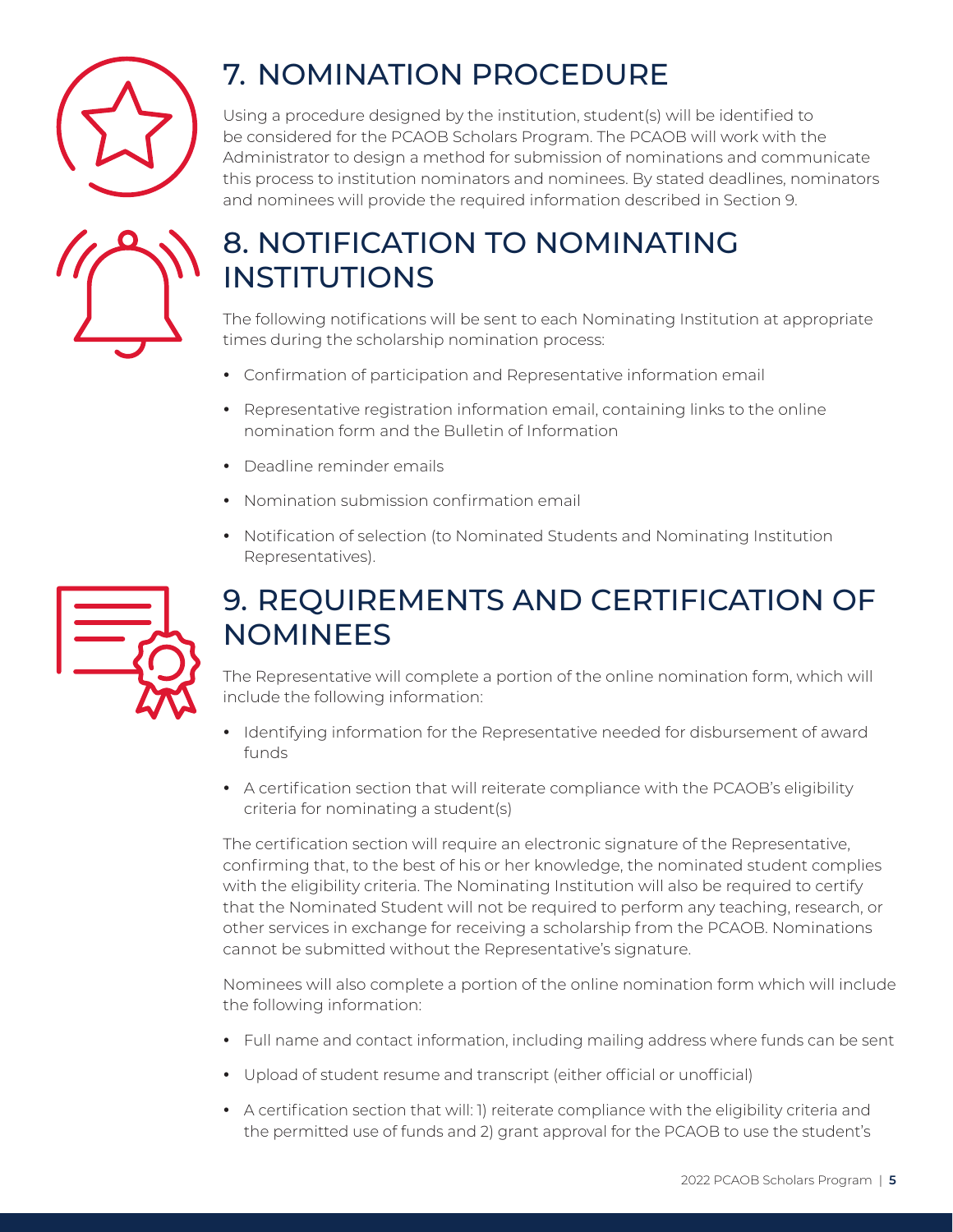name and likeness in publicizing the PCAOB Scholars Program and for the student to periodically receive future communications from the PCAOB



## 10. FLOW OF FUNDS

After nominations have been processed, the Administrator will prepare a disbursement roster of all Nominated Students. The roster will be sent to the PCAOB for approval. Once the PCAOB has approved the Nominated Students, the Administrator will work closely with the PCAOB in following the prescribed disbursement policy as described below.

The PCAOB will provide either electronic transfer of the award funds or payment by check. Checks will be made payable to the Nominated Student's Nominating Institution and mailed by the Administrator to the nominated student with a financial aid cover letter describing permitted uses of the funds. When the check is mailed to the student, the Administrator and/or the PCAOB will also send an email to the student to alert him or her that the check has been mailed.



#### 11. TRACKING OF EXPENDITURES AND CLAWBACK CONTINGENCIES

#### Award Fund Account Maintenance

The Administrator will utilize accounting software to track all PCAOB award deposits and expenditures. The Administrator will provide the PCAOB with a quarterly accounting balance to ensure that all award funds are properly distributed and that returned funds are properly accounted for.

After disbursing award checks to Nominated Students, the Administrator is prepared to receive and process returned checks. Awards must be returned to the Administrator if the student is not enrolled, is not in good academic standing as defined by the institution, does not have any unpaid expenses that qualify, or if the student declines the award.

If the check is returned to the Administrator, the Administrator will then return funds to the PCAOB.

#### Reissues

If a Nominated Student does not enroll in the Nominating Institution in the fall, the Nominated Student will relinquish his or her award. If the timing allows, the Nominating Institution may be allowed to nominate an alternate student. The Administrator will escalate this issue to the PCAOB and discuss options.

#### Returned Funds

As noted above, the Administrator will return unused or forfeited award funds to the PCAOB. Unused awards may be partial or full. A partial refund will occur when the Nominated Student's eligible educational expenses amount to less than \$10,000, or when the Nominated Student has used a portion of the award and declines or becomes ineligible to receive the remainder (e.g., the Nominated Student attends for the fall semester but does not attend for the spring semester). A full refund will occur when the award is declined by the Nominated Student, or the Nominated student is no longer eligible to receive the award.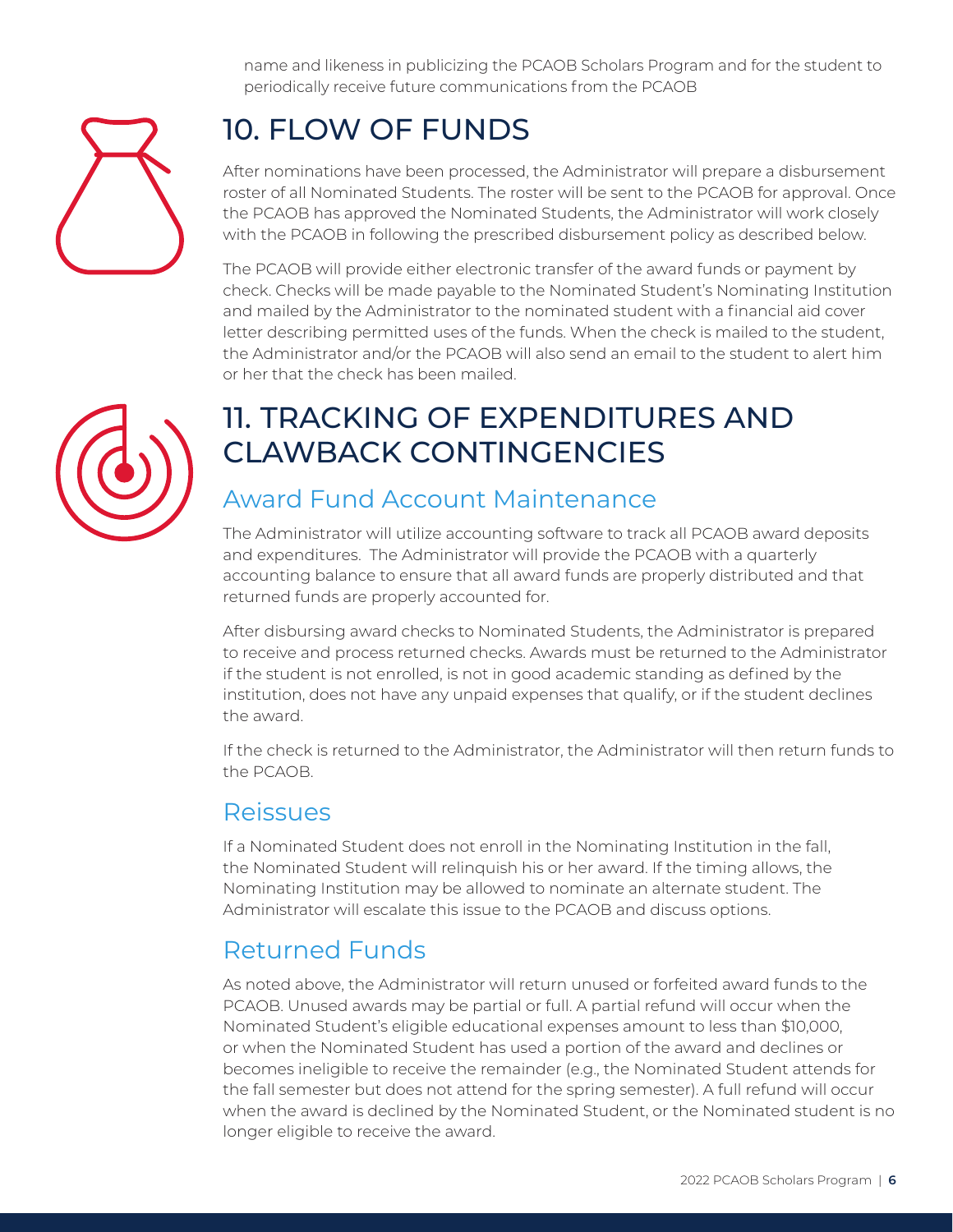The Administrator will send a check to the PCAOB to cover any refunds received. A roster of the Nominated Students whose awards are being refunded will be included with the check. The roster will include the Nominated Student's name, the refund amount, the reason for the refund, and a copy of the check (if applicable) by which funds were returned to the Administrator.

#### Outstanding Checks

Checks issued by the Administrator expire 90 days after issuance. If after 75 days, the check has not cleared, the Administrator and/or the PCAOB will contact the nominated student notifying them of the expiration. After 90 days, the check will be cancelled. Checks may be reissued at the request of the Nominated Student, subject to confirmation that they meet all eligibility criteria.

#### **Deferrals**

Deferrals will be reviewed on an individual basis. Deferrals may be granted at the discretion of the PCAOB, if the Scholar will not be enrolled for reasons such as:

- Health, family, or financial reasons
- Military or religious service
- Cooperative learning programs
- Study abroad

Award funds may be deferred if the scholar has no need for any funds for any portion of the academic year. No more than two semesters may be deferred throughout a scholar's academic career.

In the event a student requests and receives a deferral for the remaining school year before the start of the second semester, students will be informed in their award letter that it is their responsibility to notify their financial aid office of their new status and request the return of funds.

#### Unused Funds

If a scholar has any unused funds at end of the initial award year, the unused funds may be carried over for no more than three years from the scholar's initial award year. Subject to deferral limits (above), unused funds may be applied to eligible expenses incurred while the student is enrolled in or attending the accounting program at the nominating institution.



## 12. PERIODIC REPORTING TO THE PCAOB

The Administrator will provide periodic compliance reports to the PCAOB.